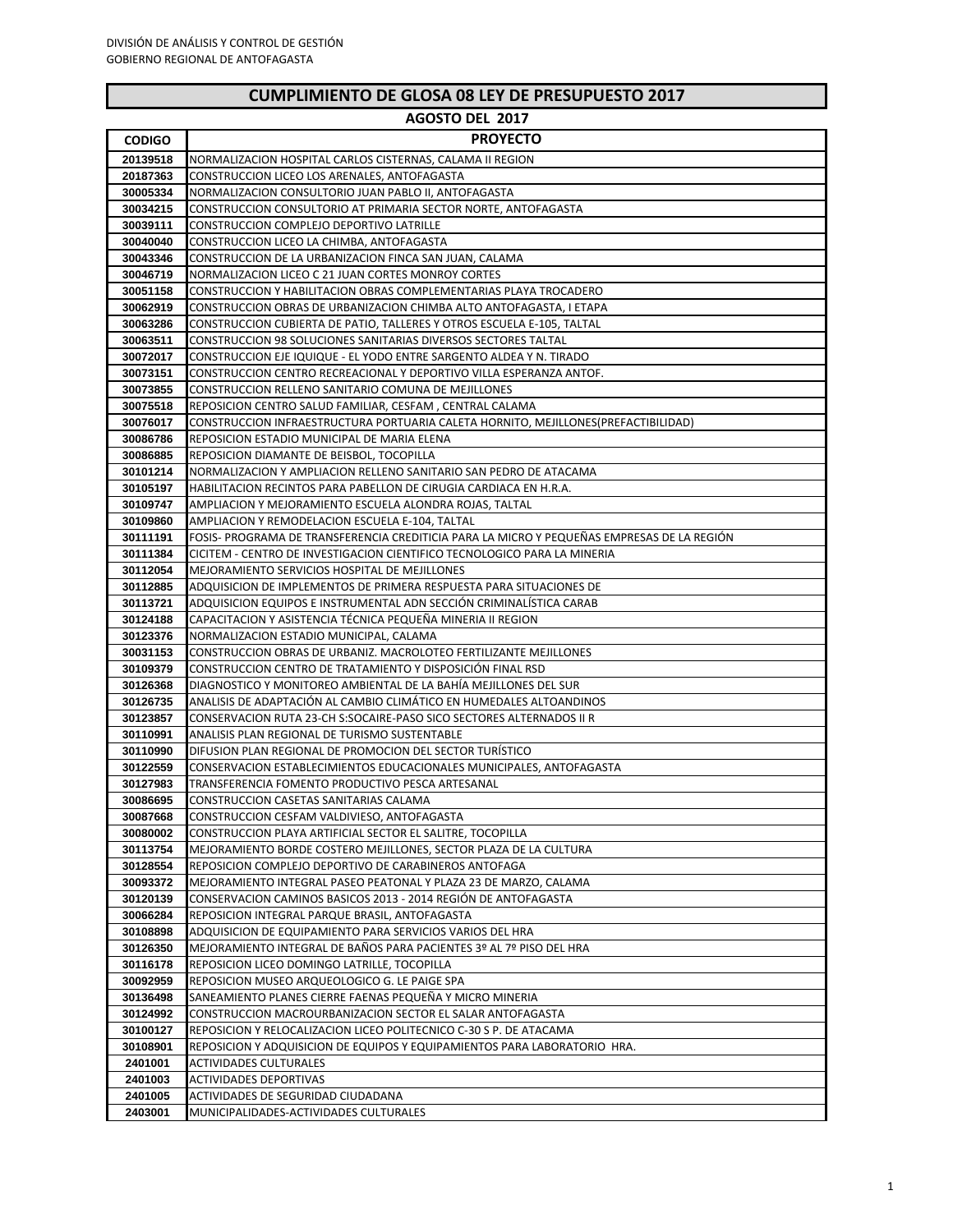| <b>CODIGO</b>        | <b>PROYECTO</b>                                                                                                                |
|----------------------|--------------------------------------------------------------------------------------------------------------------------------|
| 2403003              | MUNICIPALIDADES-ACTIVIDADES DEPORTIVAS                                                                                         |
| 2403005              | MUNICPALIDADES-ACTIVIDADES DE SEGURIDAD CIUDADANA                                                                              |
| 2403011              | OTRAS ENTIDADES PUBLICAS-ACTIVIDADES CULTURALES                                                                                |
| 2403013              | OTRAS ENTIDADES PUBLICAS-ACTIVIDADES DEPORTIVAS                                                                                |
| 2403015              | OTRAS ENTIDADES PUBLICAS-ACTIVIDADES DE SEGURIDAD CIUDADANA                                                                    |
| 3301010              | APLICACIÓN LETRA A) ART. 4º TRANSITORIO LEY Nº 20.378 ( MICRO)                                                                 |
| 30086335             | REPOSICION CALETA DE PESCADORES ANTOFAGASTA                                                                                    |
| 30107946             | CONSTRUCCION PASEO PEATONAL M.A.MATTA, ANTOFAGASTA                                                                             |
| 30116088             | AMPLIACION URBANIZACION SECTORES VARIOS SAN PEDRO DE ATACAMA                                                                   |
| 30124621             | REPOSICION A.VERDES Y CIRCULACIONES PEATONALES CALLE A.MOOCK G.VIA                                                             |
| 30125104             | MEJORAMIENTO EJE BALMACEDA CALAMA, II ETAPA                                                                                    |
| 30126093             | REPOSICION Y AMPLIACION RED ELECTRICO HRA.                                                                                     |
| 30126588             | CONSTRUCCION COMPLEJO DEPORTIVO ESCOLAR CORVALLIS                                                                              |
| 30129640             | HABILITACION PLAZA Y AREAS RECREATIVAS U.V R.SCHNEIDER, ANTOFAGASTA                                                            |
| 30277722             | CONSERVACION RUTA B-355 REGION DE ANTOFAGASTA 2014-2015                                                                        |
| 30108045             | REPOSICION JARDIN INFANTIL DE TOCONAO COMUNA DE S.P.A                                                                          |
| 30237072             | CONSTRUCCION JARDIN INFANTIL LICKANANTAY SAN PEDRO DE ATACAM                                                                   |
| 02-0002              | REPOSICION VEHICULOS MUNICIPALES, TOCOPILLA                                                                                    |
| 30137744             | ADQUISICION MAQUINARIA INVERNAL REGION DE ANTOFAGASTA                                                                          |
| 30167472D            | CONSTRUCCION RELLENO SANITARIO, COMUNA DE SIERRA GORDA                                                                         |
| 30182775             | REPOSICION DE TOMOGRAFO AXIAL COMPUTARIZADO (TC) EN HRA                                                                        |
| 30215822             | <b>CONSERVACION VIAS URBANAS DIVERSOS SECTORES DE MEJILLONES</b>                                                               |
| 30277737             | CONSERVACION RED VIAL REGIÓN DE ANTOFAGASTA 2014 - 2015                                                                        |
| 30280622             | ADQUISICION MOBILIARIO URBANO Y JUEGOS INFANTILES, MEJILLONES                                                                  |
| 30291433             | ADQUISICION CARRO BOMBA, PARA COMUNA SAN PEDRO DE ATACAMA                                                                      |
| 30296472             | ADQUISICION RED METEOROLÓGICA DE EMERGENCIA                                                                                    |
| 30302922             | REPOSICION DE CALDERA EN HOSPITAL DE CALAMA                                                                                    |
| 30305323             | TRANSFERENCIA DIPLOMADO EN TEMAS DE CIENCIA, TECNOLOGÍA E INNOVACIÓN                                                           |
| 30305475             | TRANSFERENCIA PROGRAMA DE FORTALECIMIENTO TECNOLÓGICO PARA LA INDUSTRIA                                                        |
| 30305478             | TRANSFERENCIA PROGRAMA DE ACTIVACIÓN DE PROYECTOS INNOVACIÓN                                                                   |
| 30305573             | TRANSFERENCIA APOYO A INVESTIGACIÓN APLICADA AL DESARROLLO INNOVADOR                                                           |
| 30305574             | TRANSFERENCIA PROGRAMAS REGIONALES BECAS DE FORMACIÓN Y CERTIFICACIÓN                                                          |
| 30305622             | REPOSICION SEÑALETICA VIAL DE LA COMUNA DE TOCOPILLA                                                                           |
| 30306425             | CONSTRUCCION PARADEROS URBANOS, COMUNA DE TOCOPILLA                                                                            |
| 30307772             | TRANSFERENCIA CONVOCATORIA PROYECTOS DE INNOVACION AGRARIA                                                                     |
| 30307777             | CONSERVACION VIAS URBANAS DIVERSOS SECTORES 2014 ANTOFAGASTA                                                                   |
| 30319422             | CAPACITACION CENTRO DE PILOTAJE DESIERTO DE ATACAMA                                                                            |
| 30319925             | TRANSFERENCIA SISTEMA DE INFORMACIÓN GEOESPACIAL PARA LA COMPETITIVIDAD                                                        |
| 30320072<br>30320122 | TRANSFERENCIA PAQUETE TECNOLÓGICO PASIVOS SEGUNDA REGIÓN<br>TRANSFERENCIA ESTUDIO DE ING. PARA LA REMEDIACIÓN DE SITIOS TALTAL |
| 30320172             | TRANSFERENCIA PLANTA PILOTO MÓVIL PARA LA RECUPERACIÓN DE COBRE Y ORO                                                          |
| 30320272             | TRANSFERENCIA COMUNIDADES ENERGETICAMENTE SOSTENIBLES                                                                          |
| 30320323             | TRANSFERENCIA SUSTENT. PATRIMONIAL E INDUSTRIA TURÍSTICA DEL ALTO LOA                                                          |
| 30320522             | TRANSFERENCIA ESCALAMIENTO PILOTO DE LA PRODUCCIÓN DE ASTAXANTINA                                                              |
| 30320823             | TRANSFERENCIA SISTEMA SOLAR PARA CULTIVO TECNIFICADO EN EL DESIERTO                                                            |
| 30320873             | CAPACITACION FORTALECIMIENTO POSTGRADO CIENCIAS ACUÁTICAS UA                                                                   |
| 30320922             | TRANSFERENCIA OBSERVATORIO DE EDUCACIÓN PARA LA INNOVACIÓN                                                                     |
| 30321072             | CAPACITACION CENTRO REGIONAL DE ASTROINGENIERÍA                                                                                |
| 30323272             | REPOSICION DE EQUIPOS PARA SERVICIOS DE APOYO DIAGNOSTICO EN HRA                                                               |
| 30329224             | ADQUISICION EQUIPOS LABORAT AUDIOLOG VOZ Y HABLA FONOAUDIOLOGIA UA                                                             |
| 30333772             | CONSERVACION PLURIANUAL DE VIAS URBANAS, REGION DE ANTOFAGASTA                                                                 |
| 30351290             | ADQUISICION PLANTA DE TRATAMIENTO DE AGUA POTABLE RIO GRANDE S.P.A.                                                            |
| 30359875             | DIAGNOSTICO DE RIESGO AMBIENTAL, REGIÓN DE ANTOFAGASTA                                                                         |
| 30350989             | DIAGNOSTICO PMDT COSTA SUR EN COMUNA DE TALTAL                                                                                 |
| 30351076             | DIAGNOSTICO PMDT NORTE ALTO ANDINO (ALTO EL LOA Y OLLAGUE)                                                                     |
| 30130919             | DIAGNOSTICO DEL CAUDAL AMBIENTAL DEL RIO LOA, REGION DE ANTOFAGASTA                                                            |
| 30130966             | DIAGNOSTICO Y CONSERVACION DE FLORA COSTERA, REGION DE ANTOFAGASTA                                                             |
| 30130908             | ANALISIS DE RIESGO AMBIENTAL EN BAHIA SAN JORGE ANTOFAGASTA                                                                    |
| 30130937             | DIAGNOSTICO Y MONITOREO AMBIENTAL DE LA BAHIA ALGODONALES TOCOPILLA                                                            |
| 30303572             | CONTROL INTEGRADO Y MANEJO DE LA MALEZA MOSTAZA NEGRA, CALAMA                                                                  |
| 30101628             | RESTAURACION TEATRO METRO, MARIA ELENA                                                                                         |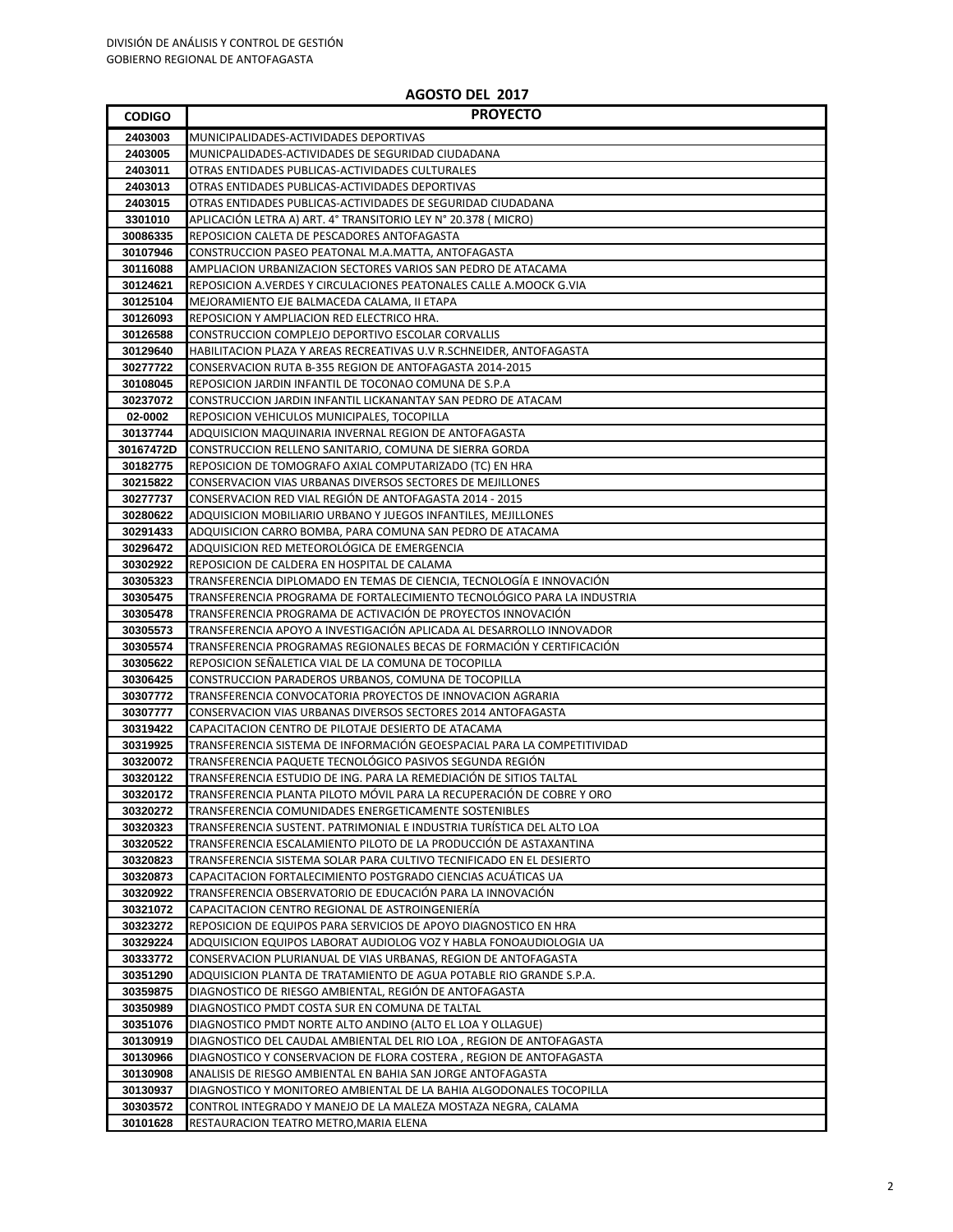| <b>CODIGO</b>        | <b>PROYECTO</b>                                                                                                                          |
|----------------------|------------------------------------------------------------------------------------------------------------------------------------------|
| 30137533             | REPOSICION JARDIN INFANTIL COMUNA MARIA ELENA                                                                                            |
| 30355474             | TRANSFERECIA FOMENTO PRODUCTIVO PARA EL SECTOR PESQUERO ARTESANAL                                                                        |
| 30376526             | DIAGNOSTICO DE RIESGO ALUVIONAL - INUNDACIONES REGION DE ANTOFAGASTA                                                                     |
| 30307976             | AMPLIACION DE TELEFONIA SATELITAL PARA LA REGION DE ANTOFAGASTA                                                                          |
| 30087356             | CONSTRUCCION CUARTEL DE BOMBEROS Y AREAS VERDES ARTURO PEREZ CANTO                                                                       |
| 30361325             | CONSTRUCCION TERMINACION ESCUELA PRESIDENTE BALMACEDA, CALAMA                                                                            |
| 30153222             | REPOSICION CON RELOCALIZACIÓN TENENCIA OLLAGUE (F)                                                                                       |
| 30003506             | MEJORAMIENTO INTERCONEXION EJES GRAU - PRAT, CALAMA                                                                                      |
| 2401017              | ACTIVIDADES SOCIALES Y REHABILITACION DE DROGAS                                                                                          |
| 2403017              | MUNICIPALIDADES - ACTIVIDADES SOCIALES                                                                                                   |
| 2403018              | OTRAS ENTIDADES PÚBLICAS - ACTIVIDADES SOCIALES                                                                                          |
| 30277730             | CONSERVACION CAMINOS BÁSICOS REGIÓN DE ANTOFAGASTA 2014 - 2015                                                                           |
| 30168425             | ADQUISICION Y REPOSICIÓN DE VEHÍCULOS GOPE ANTOFAGASTA Y CALAMA                                                                          |
| 2403010<br>30120017  | SUBSIDIO PARA LA MANTENCIÓN DE PARQUE I.M.SAN PEDRO DE ATACAMA                                                                           |
| 30113912             | REPOSICION ESCUELA LOCALIDAD DE CAMAR, COMUNA SAN PEDRO DE ATACAMA<br>REPOSICION COLEGIO BERNARDO OHIGGINS, EDUCACION BASICA, TOCOPILLA  |
| 30370415             | REPOSICION DE AUTOCLAVES Y PLANTAS DE AGUA EN HOSPITAL ANTOFAGASTA                                                                       |
| 30137114             | ADQUISICION EQUIPOS Y HERRAMIENTA ESP. TP, LICEOS A-16, A-22 Y A-26                                                                      |
| 20183313             | CONSTRUCCION OBRAS DE CONTROL ALUVIONAL EN QUEBRADA LA CHIMBA ANTOFA                                                                     |
| 20183300             | CONSTRUCCION OBRAS DE CONTROL ALUVIONAL EN QUEBRADA FARELLONES ANTOF                                                                     |
| 30107933             | HABILITACION PARQUE GRAN AVENIDA, ANTOFAGASTA                                                                                            |
| 30377125             | CONSERVACION Y MANEJO DE CAUCE EN EL SECTOR TRANQUE TOCONAO                                                                              |
| 30380184             | ADQUISICION AMBULANCIA AEA COMUNA DE SIERRA GORDA                                                                                        |
| 30378679             | REPOSICION TEATRO ANDRES PEREZ TOCOPILLA                                                                                                 |
| 30126599             | CONSTRUCCION COMPLEJO DEPORTIVO ESCOLAR MUNICIPAL                                                                                        |
| 30136525             | REPOSICION ACERAS, BARRIO TRADICIONAL, ANTOFAGASTA                                                                                       |
| 30280674             | MEJORAMIENTO PLAZA COMUNITARIA, LOCALIDAD CAROLINA DE MICHILLA                                                                           |
| 2403004              | SUBSIDIO PARA LA OPERACIÓN DEL SISTEMA AUTOGENERACION DE ENERGIA                                                                         |
| 30413638             | TRANSFERENCIA PROYECTO JAIBAS PARTE II                                                                                                   |
| 30413374<br>30413449 | TRANSFERENCIA PROYECTO UNDIMOTRIZ WARAQOCHA                                                                                              |
| 30413437             | TRANSFERENCIA PLANTA MODULAR PARA TRATAMIENTO DE AGUAS SERVIDAS<br>TRANSFERENCIA SIST. FORMACION CAPITAL HUMANO AVANZADO PARA INNOVACION |
| 30414995             | TRANSFERENCIA DESALACIÓN TERMO SOLAR USANDO SISTEMA DE EVAPORACIÓN                                                                       |
| 30414990             | TRANSFERENCIA INNOVACCIÓN CREATIVA                                                                                                       |
| 30412846             | TRANSFERENCIA CUSTER. KIT PARA LA DETERMINACIÓN DE COBRE SOLUBLE                                                                         |
| 30413775             | TRANSFERENCIA CONSOLIDACIÓN MODELO MULTIHÉLICE DE INNOVACIÓN SOCIAL                                                                      |
| 30412822             | TRANSFERENCIA DESARROLLO DE NANOTRANSISTORES BASADOS EN CABLES BACTER                                                                    |
| 30413023             | TRANSFERENCIA VIRTUALIZACIÓN RUTAS TURÍSTICAS CON TECNOLOGÍAS HÍBRIDA                                                                    |
| 30412834             | TRANSFERENCIA MEJORAMIENTO DEL PROCESO DE CEMENTACIÓN PARA PEQUEÑOS M                                                                    |
| 30412829             | TRANSFERENCIA ENERGÍA SOLAR Y AGUA DE MAR PARA LA PEQUEÑA MINERÍA                                                                        |
| 30412847             | TRANSFERENCIA SIST. BIOTECNOLOGICO REMOCIÓN METALES PESADOS RILES                                                                        |
| 30413077             | TRANSFERENCIA IMPLEMENTACIÓN DE MODELO DE CULTIVO DEL DORADO EN LA II                                                                    |
| 30413089             | TRANSFERENCIA ALMACENAMIENTO SOLAR LINO3                                                                                                 |
| 30413074             | TRANSFERENCIA POSICIONAMIENTO LABORATORIO TECNOLOGÍAS SOLARES                                                                            |
| 30413126<br>30413101 | TRANSFERENCIA DIVERSIFICACIÓN PRODUCTIVA DE LAS ÁREAS DE MANEJO<br>TRANSFERENCIA EVALUACION ECONOMICA DE PRODUCCION DE BATERIAS DE LITIO |
| 30413135             | TRANSFERENCIA DES. TECNOLÓGICO PARA INDUS. ACUÍCOLA PERLERA ABALON                                                                       |
| 30416730             | TRANSFERENCIA FORMACION INTEGRAL PARA LA INSERCION LABORAL                                                                               |
| 30378223             | ADQUISICION CAMIÓN PARA CONTENEDORES Y 68 CONTENEDORES SOTERRADOS                                                                        |
| 30366996             | MEJORAMIENTO SISTEMA DE GENERACION ELECTRICA SAN PEDRO DE ATACAMA                                                                        |
| 30394022             | CONSERVACION MAYOR AERÓDROMO DE BARRILES. COMUNA DE TOCOPILLA. II RE                                                                     |
| 30385931             | TRANSFERENCIA PROGRAMA PARA PESCADORES ARTESANALES DE TOCOPILLA                                                                          |
| 30399589             | TRANSFERENCIA EFICIENCIA ENERGÉTICA, REGIÓN DE ANTOFAGASTA                                                                               |
| 2403010-1            | SUBSIDIO PARA LA MANTENCIÓN DE PARQUE I.M.MEJILLONES                                                                                     |
| 30399622             | TRANSFERENCIA PROGRAMA EMERGENCIA PRODUCTIVA TOCOPILLA                                                                                   |
| 30423045             | TRANSFERENCIA PROGRAMA DE MEJORAMIENTO URBANO Y EQUIPAMIENTO COMUNAL                                                                     |
| 30379873             | ADQUISICION DOS MINIBUSES DESTINADO AL TRANSPORTE DE PERSONAS EN S                                                                       |
| 30299573             | MEJORAMIENTO PARQUE TEMÁTICO LOCALIDAD DE BAQUEDANO                                                                                      |
| 30353279             | MEJORAMIENTO PASEO IGNACIO CARRERA PINTO DE MARIA ELENA                                                                                  |
| 30108039             | MEJORAMIENTO SISTEMA DE AGUA POTABLE LOCALIDAD DE TALABRE                                                                                |
| 3301010-1            | APLICACIÓN LETRA A) ART. 4° TRANSITORIO LEY N° 20.378 (TAXIS)                                                                            |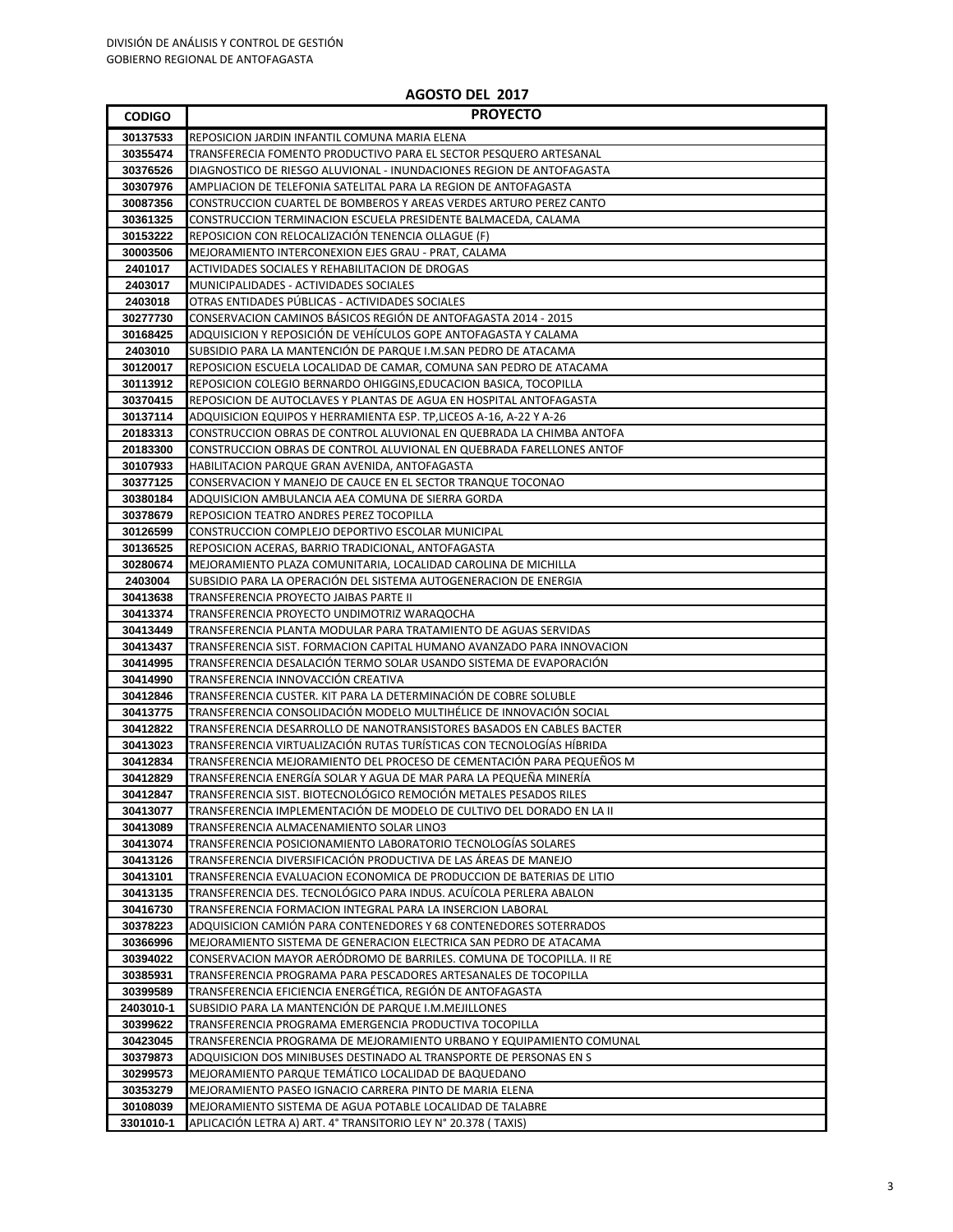| <b>CODIGO</b>        | <b>PROYECTO</b>                                                                                                       |
|----------------------|-----------------------------------------------------------------------------------------------------------------------|
| 30418631             | Transferencia Convocatoria De Iniciativas Innovación Agroalimentario                                                  |
| 30417023             | Transferencia Diseño De Programa De Magíster En Temas De Cti                                                          |
| 30401577             | Transferencia Programa Regional De Apoyo Al Emprendimiento Dinámico                                                   |
| 30401824             | Transferencia Programa Apoyo Entorno De Innovación y Emprendimiento                                                   |
| 30401832             | Transferencia Programa De Transferencia a Proyectos Para El Entorno                                                   |
| 30401823             | Transferencia Innovación y Emprendimiento ¿Made In Antofagasta¿                                                       |
| 30401724             | Transferencia Programa De Innovación para fortalecer el Entorno.                                                      |
| 30390924             | CONSTRUCCION OBRAS DE CONTROL ALUVIONAL QUEB. URIBE, ANTOFAGASTA                                                      |
| 30360227             | MEJORAMIENTO DE LAS DEPENDENCIAS DE LA ASOCIACIÓN DE MUNICIPALIDADES                                                  |
| 30428972             | TRANSFERENCIA JUNTA NACIONAL DE BOMBEROS (EQUIPOS Y EQUIPAMIENTO)                                                     |
| 30127208             | CONSTRUCCION MEMORIAL TOPATER CALAMA                                                                                  |
| 30249472             | ADQUISICION DE BUSES ILUSTRE MUNICIPALIDAD DE CALAMA                                                                  |
| 30398230             | ADQUISICION SISTEMA MODULAR JUZGADO POLICIA COMUNA DE SIERRA GORDA                                                    |
| 30380575             | ADQUISICION REPOSICION BUS MUNICIPAL ORGANIZACIONES COMUNITARIAS                                                      |
| 30398274             | AMPLIACION SISTEMA AGUA POTABLE RURAL AYLLU DE CUCUTER                                                                |
| 30345674             | REPOSICION CON RELOCALIZACIÓN DEL RETÉN ALEMANIA (MC)                                                                 |
| 30398282             | TRANSFERENCIA PROGRAMA DE FOMENTO PARA PESCADORES ARTESANALES                                                         |
| 30124596             | CONSTRUCCION PARQUE COMUNITARIO RENE SCHNEIDER                                                                        |
| 30426773             | ADQUISICION VEHICULO Y EQUIPAMIENTO VIGILANCIA R. MARINA RINCONADA                                                    |
| 30344426             | RESTAURACION MUSEO MUNICIPAL DE MEJILLONES                                                                            |
| 30133005             | NORMALIZACION URBANIZACION NUEVOS LOTEOS TOCONAO                                                                      |
| 30133006             | CONSTRUCCION ADUCCION SOLAR LOCALIDAD DE SOCAIRE                                                                      |
| 30420635             | CONSTRUCCION CUBIERTAS LIVIANAS EN MULTICANCHAS, CALAMA                                                               |
| 30387622             | ADQUISICION DE EQUIPAMIENTO DE ARCHIVO                                                                                |
| 30361423             | ADQUISICION CAMARAS DE SEGURIDAD SERVICIO MEDICO LEGAL II REGION                                                      |
| 30402079             | MEJORAMIENTO DE SERVICIO DE CARDIOLOGIA EN HOSPITAL DE ANTOFAGASTA                                                    |
| 30429024             | ADQUISICION DE VEHICULOS POLICIALES PDI II REGION POLICIAL DE ANTOF                                                   |
| 30423338             | ADQUISICION TECNOLOGÍAS INFORMÁTICAS PDI CALAMA<br>CONSERVACION CAMINO BÁSICO, RUTA 23-CH, SECTOR SOCAIRE - PASO SICO |
| 30444080<br>30085180 | REPOSICION CENTRO DE LA MUJER MANANTIAL DE TOCOPILLA                                                                  |
| 30414872             | ADQUISICION EQUIPOS Y EQUIPAMIENTO CONSULTORIO BAUTISTA, AFTA                                                         |
| 30443628             | MEJORAMIENTO CANCHA DE FUTBOL DE PAPOSO                                                                               |
| 30447122             | ADQUISICION SEGUNDA ETAPA ADQUISICIÓN CARROS BOMBA COMUNA CALAMA                                                      |
| 30168774             | REPOSICION CUARTEL 1° COMPAÑÍA DE BOMBEROS - MEJILLONES                                                               |
| 30455581             | ADQUISICION CARRO BOMBA 1RA COMPAÑÍA DE BOMBEROS MEJILLONES                                                           |
| 30366991             | CONSTRUCCION OBRAS DE MACROURBANIZACION SECTOR LA CHIMBA ANTOFAGAST (DISEÑO)                                          |
| 30457676             | AMPLIACION RED DE AGUA POTABLE LA CHIMBA ALTA, ANTOFAGASTA (DISEÑO)                                                   |
| 30101278             | REPOSICION CUARTEL DE BOMBEROS POBLACIÓN ALEMANIA,CALAMA                                                              |
| 30457729             | CONSERVACION CAMINO BÁSICO, SECTOR AYQUINA - CUPO                                                                     |
| 30126909             | ADQUISICION EQUIPOS UNIDAD ANATOMÍA PATOLÓGICA HRA                                                                    |
| 30448772             | DIAGNOSTICO PLAN MARCO DE DESARROLLO TERRITORIAL COSTA NORTE                                                          |
| 30219474             | CONSTRUCCION PLAZAS DIVERSOS SECTORES MEJILLONES                                                                      |
| 30420683             | CONSTRUCCION PARQUES VECINALES CALAMA                                                                                 |
| 30463222             | CONSERVACION COSAM RENDIC ANTOFAGASTA                                                                                 |
| 30462238             | INVESTIGACION ESTUDIO POLIMETALES Y PERFIL EPIDEM. EN HABIT. ANTOF.                                                   |
| 30250022             | CONSERVACION EDIFICIO EX RESGUARDO MARITIMO IND - ANTOFAGASTA                                                         |
| 30459748             | ADQUISICION Y ORTORRECTIFICACION IMAGENES SATELITALES BORDE COSTERO                                                   |
| 30334022             | ADQUISICION Y REPOSICION EQUIPOS Y EQUIPTO EN HOSPITAL DE TALTAL                                                      |
| 30455585             | ADQUISICION CAMIÓN MULTIPROPÓSITO PARA LA COMUNA DE TALTAL                                                            |
| 30463593             | ADQUISICION EXCAVADORA PARA LA COMUNA DE TALTAL                                                                       |
| 30465409             | ADQUISICION DE INSTALACIONES MODULARES PARA PSIQUIATRÍA HRA                                                           |
| 30401895             | CONSTRUCCION DIALISIS MODULAR HOSPITAL DE MEJILLONES                                                                  |
| 30463928             | ADQUISICION DE BICICLETEROS Y BASUREROS PARA DISTINTOS SECTORES DE                                                    |
| 30467399             | CONSERVACION CAMINO BÁSICO , SECTOR PAPOSO - CALETA EL COBRE                                                          |
| 30367047             | AMPLIACION Y RELOCALIZACION PARVULO ESCUELA E-26 SAN PEDRO DE AT                                                      |
| 30463884             | ADQUISICION MAQUINARIAS PARA ASEO Y ORNATO DIVERSAS PLAZAS Y CALLES                                                   |
| 30470588<br>30251023 | CONSERVACION HOSPITAL MARCOS MACUADA DE TOCOPILLA<br>REPOSICION CENTRO DE LA MUJER DE ANTOFAGASTA                     |
| 30467587             | EQUIPAMIENTO CUARTEL DE BOMBEROS ARTURO PEREZ CANTO                                                                   |
| 30127527             | MEJORAMIENTO AMPLIACIÓN SISTEMA DE AGUA POTABLE RURAL DE LASANA                                                       |
| 30408629             | ADQUISICION CARRO DE ARRASTRE PROGRAMA DE PREVENCIÓN Y ATENCIÓN VCM                                                   |
|                      |                                                                                                                       |